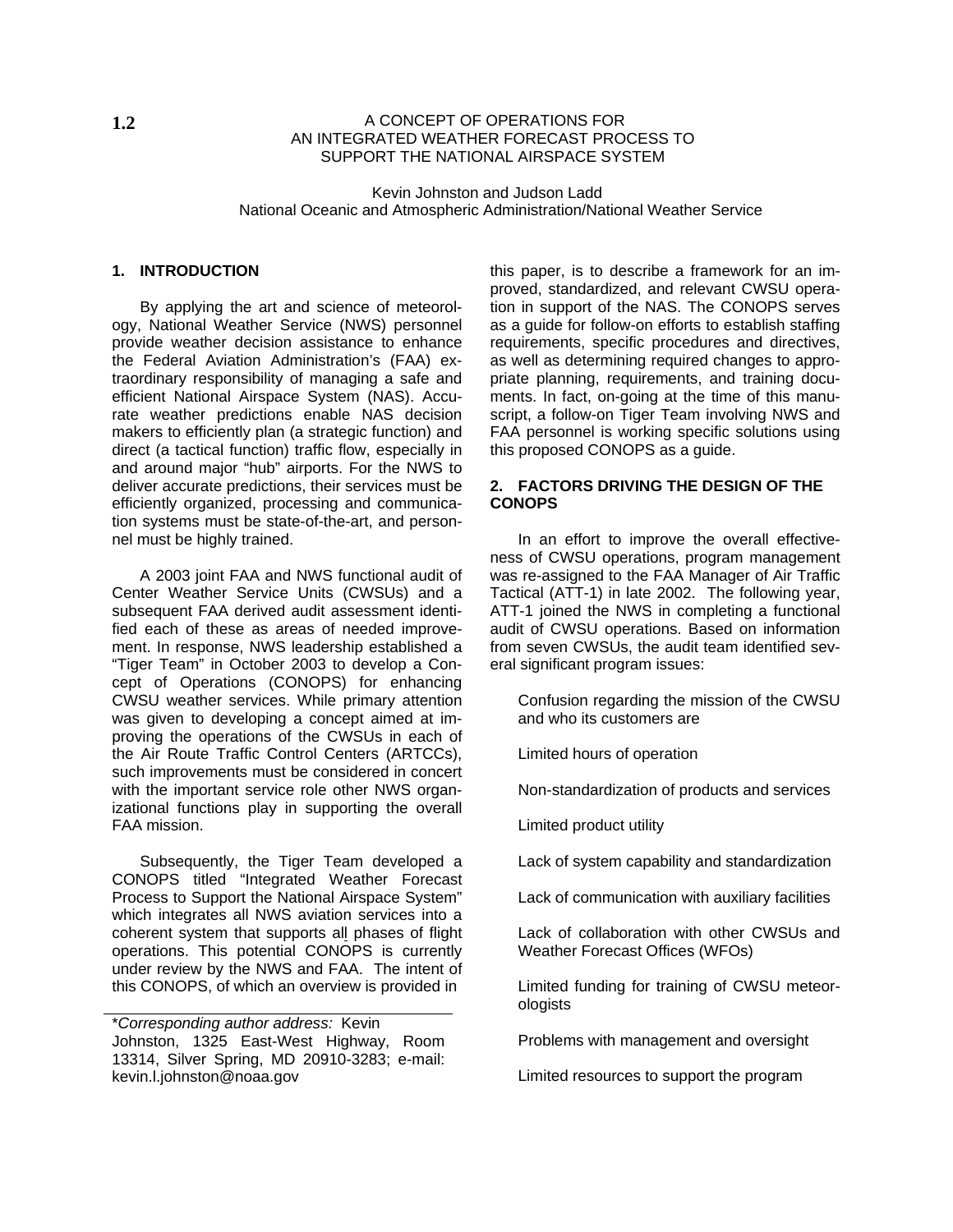## **3. THE INTEGRATED FORECAST PROCESS**

ATT-1 in an initial effort aimed at addressing the issues, formulated a new mission statement for the CWSUs

*"To be cognizant of hazardous weather information covering all phases of flight, participate in strategic planning, and support the transition to tactical operations. The mission is defined by the needs of the national system of traffic management that meet objectives of safety, efficiency, and security."*

This mission statement formed the basis under which the NWS Tiger Team developed their CONOPS.

#### **3.1** *Operations*

Fundamental to the CONOPS is the integration of operational expertise, services and division of labor among NWS offices at national (Aviation Weather Center), regional (CWSU), and local (Weather Forecast Office) scales. This integration is critical to support the new mission calling for cognizance of hazardous weather information during all phases of flight (climb out, en route, and descent).

In addition, the CONOPS calls for new, relevant, and standard products (from one ARTCC to another) to support NAS strategic planning and tactical decision-making. The objective is to ensure safe and efficient flow of aircraft that does not exceed the capacity of the nation's airways and airports. These capacity limits are impacted by certain critical thresholds of weather occurrence which need to be factored into the overall management process. The NWS end-to-end integrated forecast process needs to focus on these criteria to be successful and to have a positive impact on traffic flow management. In addition, the FAA needs high resolution forecasts for the descent and climb-out phases of flight as this is a critical, weather sensitive domain for the transitioning of high-speed air traffic to lower speeds upon descent, and vice-verse for outbound climbing traffic. As an example, inbound or arriving traffic into a TRACON for arrival to a "hub" such as Atlanta International Airport is sequenced through arrival posts positioned roughly 50-70 miles from the airport. These posts are fixed and, in addition to the actual airport terminal, have there own unique weather limitations impacting capacity.

The CONOPS proposes that the CWSU provide a new TRACON area forecast of convection, turbulence, and icing for each of the arrival corner posts and departure corridors. These forecasts will be updated hourly and valid for a 0-8 hour period. More importantly, new standard Tactical Decision Aids (TDAs) *based on known air traffic capacity rules* will be generated from the integration of these forecasts. These TDAs will graphically depict context-relevant weather impact employing a simple color-code scheme (Figure 1).



Figure 1. Example of Tactical Decision Aid: TRACON Corner-post forecast.

The integrated forecast process CONOPS for the NAS takes advantage of existing AWC and WFO capabilities. AWC provided area forecasts of convection, turbulence, icing, and low ceilings and visibilities, will support the generation of new standardized TDAs for airway routes traversing the ARTCC airspace, color-coded according to the degree of impact (Figure 2).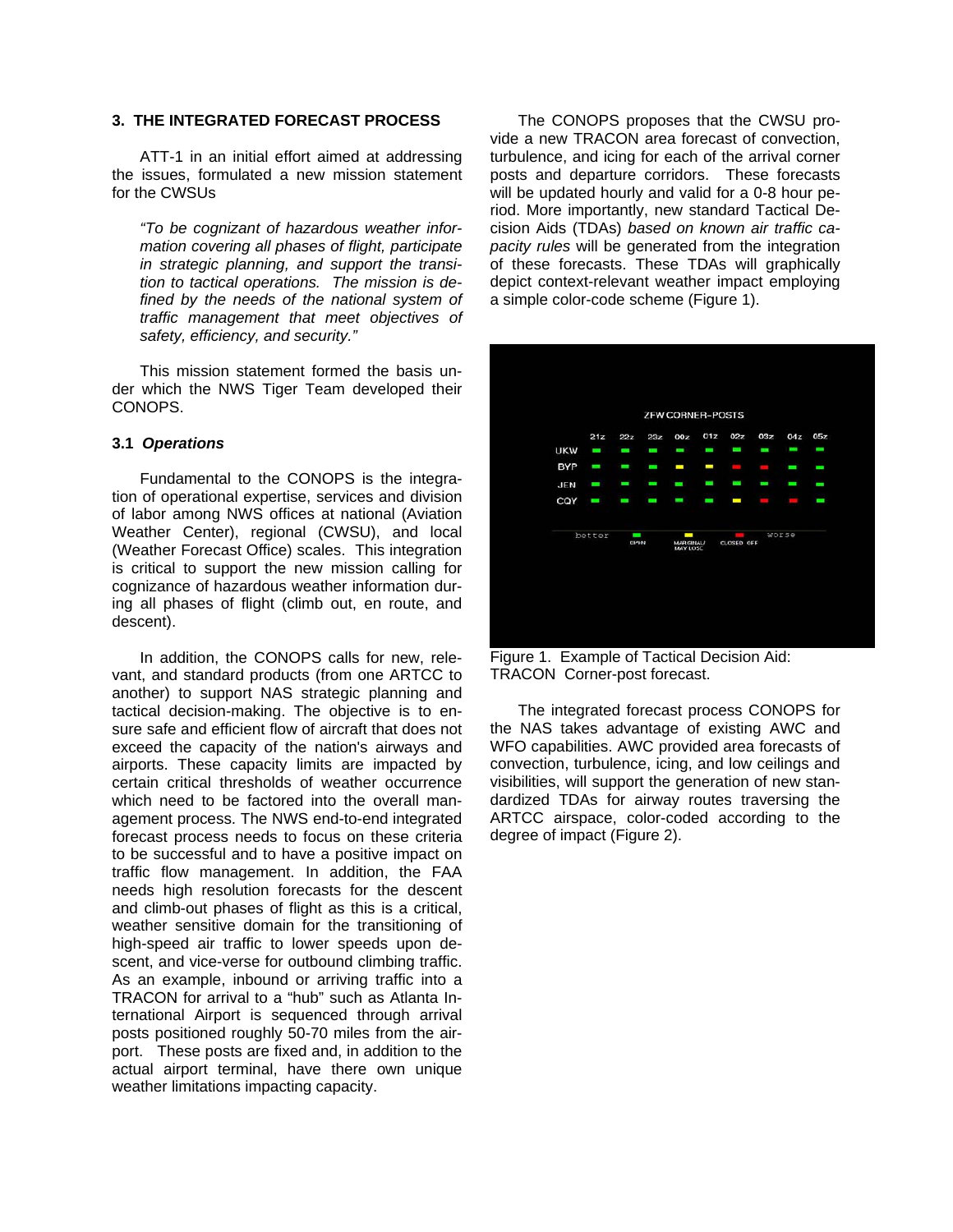

Figure 2. Example of Tactical Decision Aid: Area Forecasts impacting ARTCC Sectors.

Similarly, drawing off of existing WFO capabilities and Terminal Aerodrome Forecasts (TAFs), new TDAs will be generated for specific hub or pacing airport runways. As with other TDAs, these terminal-based aids will allow the TRACON and Air Traffic Control Towers (ATCTs) quick access to information needed to manage capacity and flow sequencing. It is envisioned that the terminalbased TDAs will require frequent issuances (perhaps hourly) and updates every 15 to 30 minutes, depending upon air traffic demands in and around the hub airport. This requires that the TAFs be more timely and accurate to support these TDA temporal resolutions. (See Figures 3 and 4 below).



Figure 3. Example of Tactical Decision Aid: Terminal Forecast



Figure 4. Example of Tactical Decision Aid: Terminal Cross-Winds Exceeding Threshold for Runway

Again, these TDAs will be based on FAAdefined air traffic capacity rules for specific weather elements for both airways and terminals. *This will enable traffic managers, controllers, dispatchers and other NAS decision-makers to coordinate and develop daily playbook operations for the safe and efficient flow of aircraft based on weather impacts.* By way of these initial steps, the NWS has begun addressing FAA concerns over non-standardization of products and services, and limited product utility.

It should be noted that these types of TDAs are currently being demonstrated in the Prototype Aviation Collaborative Effort (PACE) at the Fort Worth ARTCC. Traffic management supervisors have responded very positively to the green, yellow, and red coding scheme depicting the increasing degree of weather impacts.

Fundamental to the integrated forecast process is the ability for the CWSU to collaborate with the AWC and applicable WFOs. By collaborating on weather thresholds critical to en route and terminal operations, improved weather services will be generated at the AWC and the WFO.

#### **3.***2 Infrastructure support*

ATT-1 identified three primary contributors to program ineffectiveness of CWSU operations: limited resources to support the program, problems with management and oversight, and limited funding and opportunities for training. In the development of the CONOPS, these contributors were examined in detail.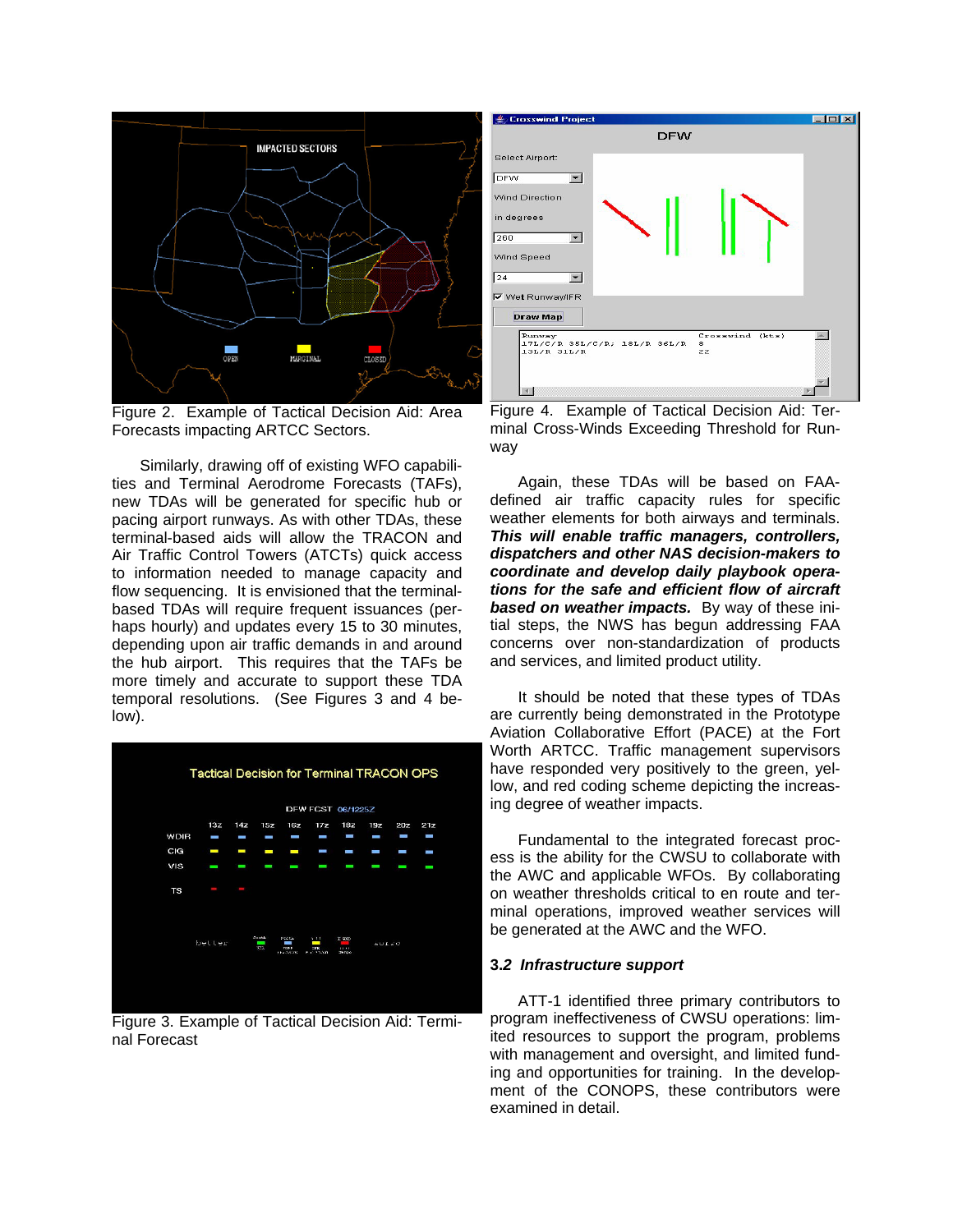## **3.2.1** *Meteorological Workstations*

Currently, the AWC, CWSUs, and WFOs, all have aviation forecast responsibilities, yet utilize different operational workstations and data streams; N-AWIPS (National-Advanced Weather Interactive Processing System) at the AWC, Weather and Radar Processor (WARP) at the CWSUs, and AWIPS at the WFOs. The CONOPS proposed design and implementation of standard NWS meteorological workstations at the CWSUs that include collaborative capabilities and the ability to share a common database. Visual collaboration software will permit real-time, interactive collaboration among the AWC, WFOs, and CWSUs. Standard systems will overcome many of the shortfalls identified in the ATT-1 assessment. As the aviation forecast problem becomes more resolute in spatial and temporal scale, natural bridges of collaboration will develop between the offices based on weather thresholds critical to en route and terminal operations. The standard system also will promote enhanced communications with FAA air traffic customers (TRACONS, ATCTs, and AFSSs), providing them with on-demand dissemination of graphical forecast products and TDAs for all phases of flight through the NAS. In the near future, the standard meteorological workstations will enable CWSUs to migrate into the digital data age, where collaboration with other NWS offices will be crucial to the successful implementation of aviation elements into National Digital Forecast Database (NDFD).

## **3.2.2.** *Manpower Resources***.**

The CONOPS-proposed manpower resources required for CWSU operations were based on the following assumptions: Operations 24 hours a day, seven days a week; one ARTCC and one TRA-CON, with a forecast area (airspace) the approximate size of a current CWSU's forecast area; weather briefings to remote customers, such as multiple AFSS' and TRACONS, can be accomplished through teleconferencing and/or video conferencing; First generation new products produced by the CWSU will not be automated.

The tasks and associated hours required to conduct CWSU operations, considering the abovementioned assumptions, will minimally require five meteorologists and one Meteorologist-In-Charge (MIC) at each office (a "five-plus-one" staffing profile). Considering increased training and outreach requirements to overcome the ATT-1 assessment deficiencies, the CONOPS proposed a need for the addition of a science and technology person to the staff. This CONOPS can be applied to any operational configuration – expanded (smaller airspace responsibility and fewer TRACONs to support), consolidated (larger airspace responsibility and more TRACONs to support), or existing operations. A commensurate workload analysis would need to be completed to determine the appropriate level or amount of resources for each configuration. The CONOPS proposed the current WFO staffing model as a guide in determining the extent of additional resources needed. In general, for every eight operational meteorologists and MIC, a science and information technology meteorologist and aviation outreach meteorologist should be added to the CWSU staff.

# **3.2.3.** *Budget:*

The CONOPS proposed a cooperative funding arrangement be established between the FAA and NWS to appropriately manage, maintain and operate the CWSUs. This is important considering the need for a standard NWS system to support forecast operations. A budget for operations and management support would directly address several of the identified deficiencies noted in the ATT-1 assessment: an outreach budget for CWSU meteorologists to establish and maintain essential working relationships with the local TRACON, airport tower and Automated Flight Service Station (AFSS) personnel; training to allow CWSU meteorologists to participate in workshops, seminars and conferences aimed at keeping them up-todate on the latest scientific methodologies; systems support and software/supplies monies will enable CWSU meteorologists to acquire and maintain the technology necessary to keep the program on the cutting edge.

## **3.2.4** *Management and Oversight*

The CONOPS recommends that the NWS consider shifting management and oversight responsibilities to the Regional Headquarters. Such an arrangement is logical in that ARTCC airspace responsibility spans several (as many as 10) WFO County Warning Forecast Areas, and affords a broader perspective of and quicker response to programmatic matters (e.g. radar issues, equipment problems, etc.). Further, this management configuration better emulates the FAA's recent move toward more "regionalized" management and oversight of the air traffic function.